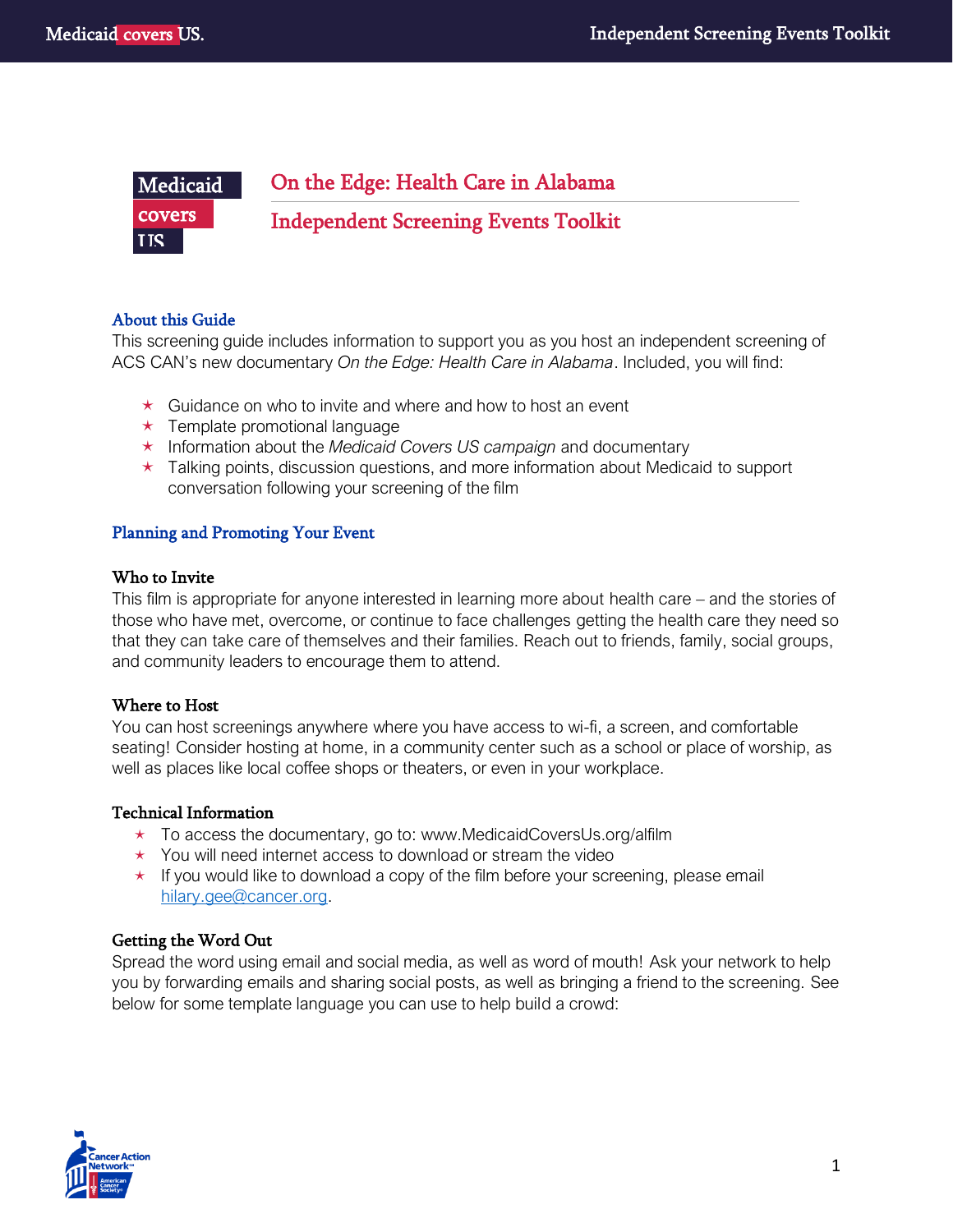### Sample Email

Hello,

I'm excited to invite you to a private screening of a new documentary from the American Cancer Society Cancer Action Network (ACS CAN) called "On the Edge: Health Care in Alabama." This new short film features stories from Alabamians across the state—individuals and families, alongside doctors and health care professionals—sharing their stories about the challenges and triumphs they experience taking care of themselves and their families. Check out the trailer here: LINK

I think it's a powerful and important piece that asks us to think about how critical health care is to the well-being of our friends, families, and neighbors. I hope you'll join me for the screening and discussion that follows!

We're hosting the event on **[DATE]** at **[TIME]** at **[LOCATION]**. Please feel free to share this invitation with your friends and family and bring people with you to the event! We do need a head count for planning purposes, so please RSVP to [email: NAME].

[If appropriate: We'll have refreshments on hand. Alt: You're welcome to bring your own food and drink to enjoy during the film.]

I hope to see you there!

Best, **NAME** 

### Sample Social Posts

We're hosting a screening of a new, short documentary about health care in Alabama. Attend the screening at [location] on [date and time]. Watch the trailer and learn more here  $\rightarrow$  [trailer] **link**] #MedicaidCoversUS

You're invited! Join us for a screening of new @ACSCAN documentary about #healthcare in Alabama on [date and time] at [location]. Watch the trailer and learn more here  $\rightarrow$ **[trailer link]** #MedicaidCoversUS

THIS WEEK! We can't wait to share this film. Join us for our screening of a new @ACSCAN documentary, "On the Edge: Health Care in Alabama" Attend the screening at [location] on [date and time]. Watch the trailer here  $\rightarrow$ [trailer link] #MedicaidcoversUS

TODAY! Come to our screening of On the Edge: Health Care in Alabama," a documentary about health care in Alabama at [location] from [time]. Only a few seats left! Watch the trailer and learn more here  $\rightarrow$  [trailer link] #MedicaidCoversUS

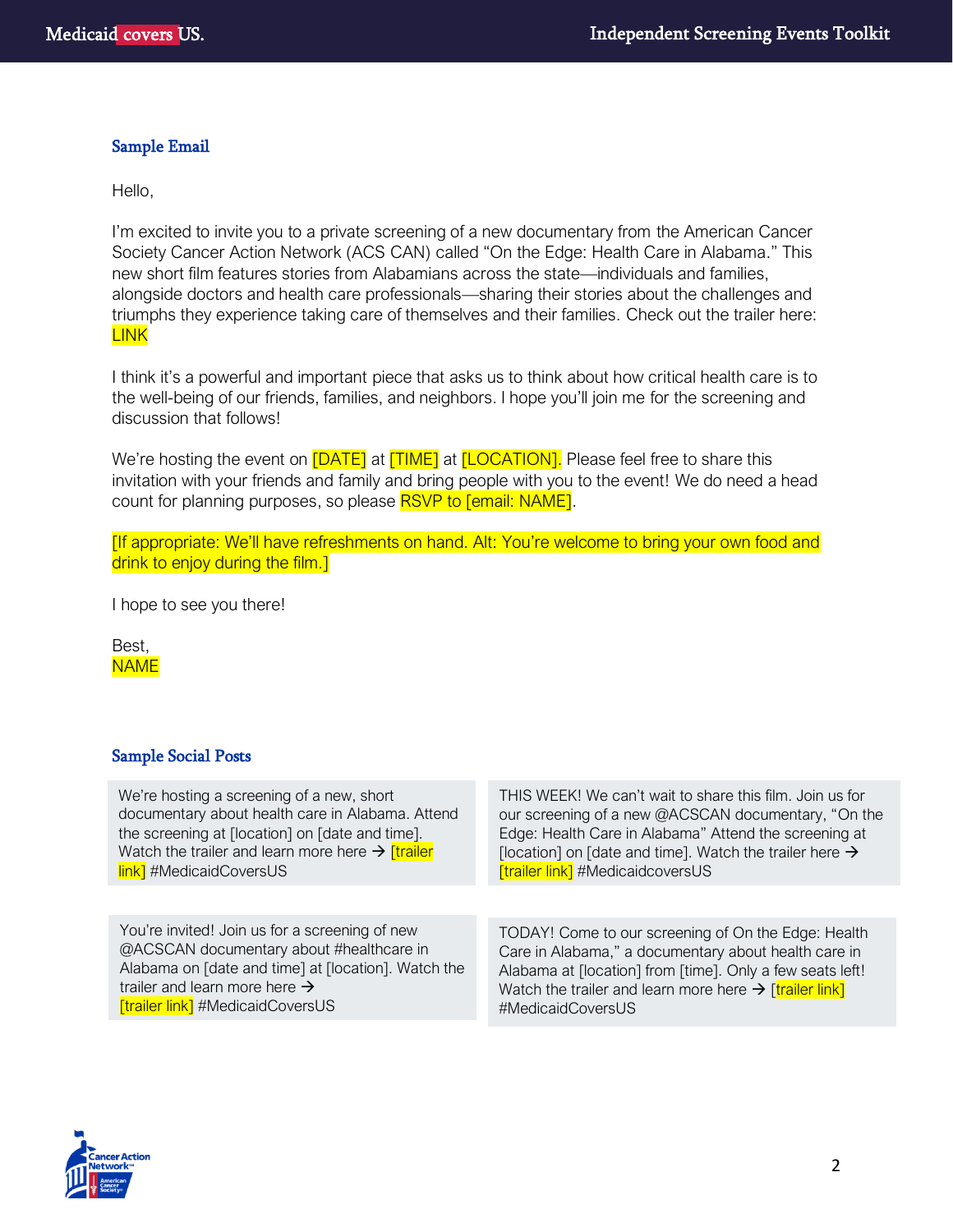### About the Campaign and Documentaries

Medicaid is a health insurance program for low-income children and adults, seniors, and people with disabilities. Having health insurance through Medicaid helps Americans stay healthy, go to work, care for their families and pay the bills. And that helps our communities – our hospitals, schools, and economy – thrive.

*Medicaid Covers US* is a public education campaign launched by the American Cancer Society Cancer Action Network (ACS CAN) intended to foster an important and open dialogue about the value of Medicaid in the lives of millions of Americans and their families as well as what it means for communities across the country.

As part of the campaign, ACS CAN has partnered with award winning documentary film maker Ky Dickens to produce a series of short documentary films that provide an in-depth look into role of Medicaid in the lives of individuals, families, and communities across America.

The first of the series is entitled "Critical Condition: Stories of Health in the Heartland" and follows the stories of individuals, families, and health professionals across Kansas. The second film, "On the Edge: Health Care in Alabama" focuses on individuals and communities around Alabama as they seek to take care of themselves and their families, their neighbors, and their communities.

# Kicking Off Your Event

#### Let people know why you decided to host a screening/discussion event

Some Examples:

- $\star$  I'm a volunteer for ACS CAN because I care about saving lives and reducing suffering from cancer. Millions of Americans with a history of cancer rely on Medicaid coverage for their care, and I wanted to share this documentary and some of their stories with friends and family.
- $\star$  I attended one of the premiere events for this documentary and was struck by the powerful stories I saw. I think it's important for others to see these stories too.
- $\star$  Medicaid has played an important role in my life (alt. life of a family member, or friend), and it's important to me that my community knows about the valuable role it plays in the lives of our friends and communities.
- $\star$  Health care is an issue that affects all of us I want to do my part in improving the health and well-being of our community. That starts with learning about the challenge and opportunities we face here in our state.

### Introduce the campaign

 *Medicaid Covers US* is a public education campaign launched by the American Cancer Society Cancer Action Network to foster an open dialogue about the role Medicaid plays in the health and well-being of individuals, families, and communities in our state and across the country.

### Introduce the mini-documentary

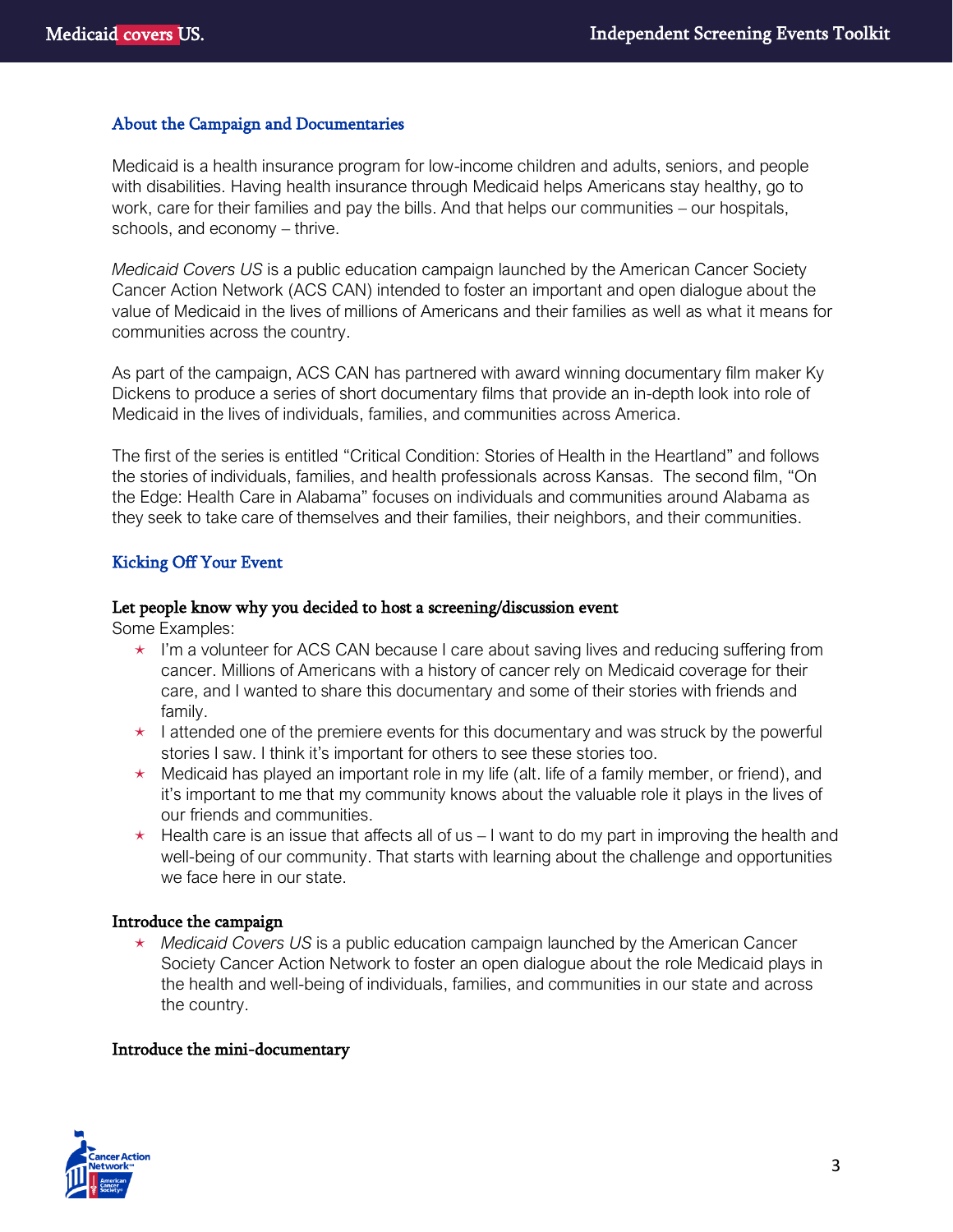- $\star$  The film was produced by award winning documentary film maker Ky Dickens. It features Alabamians from across the state sharing their stories trying to get the health care they need in order to take care of themselves and their families.
- $\star$  It's the second in a series of three short films ACS CAN will create as part of this campaign.

### Sample Discussion Questions

Following the screening of the film, have a conversation about what people learned, how they felt, and what they could do to support the health and well-being of their communities moving forward.

- $\star$  Has Medicaid impacted you, a family member, or a friend? How?
- $\star$  Was there a story that resonated with you most? Why?
- $\star$  Have you experienced difficulty accessing health care? Do you relate to any of the challenges the people in the film have experienced?
- $\star$  What did you learn from watching the film? Anything new?
- $\star$  What is your opinion about Medicaid? Do you think it changed from watching the film?
- $\star$  Are we doing enough to support our neighbors and fellow Alabamians? If not, what more can/should we do?
- $\star$  How can we make sure that the system in our state works for everyone?

### How to Get Involved

Make sure to provide guests with information on how to stay involved and keep up with the *Medicaid Covers US* campaign.

### Where to find more information about the campaign:

- $\star$  More information, including other stories from Alabama and around the country and materials to stay involved can be found on the campaign website: www.medicaidcoversus.org
- *Medicaid Covers US* is a public education campaign--spreading the word to friends, family, and co-workers is what Medicaid is all about. Make sure to follow ACS CAN on Facebook and Twitter so that you stay up to date on local events and even more content. And sign up to receive email updates from ACS CAN at the campaign website: www.medicaidcoversus.org

### Interested in hosting a screening event of your own?

To find a screening event toolkit and all the materials you need, head to www.medicaidcoversus.org/alfilm.

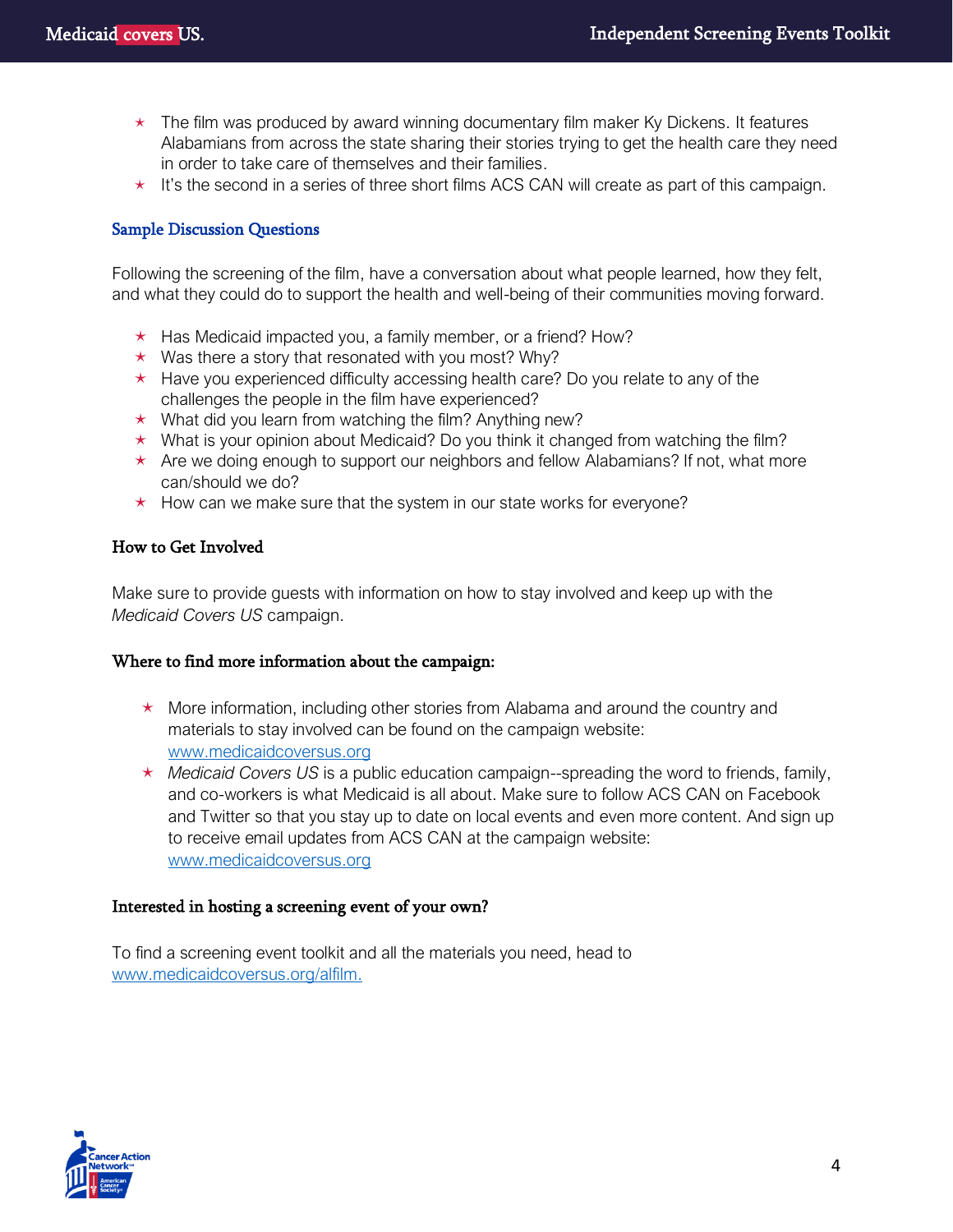# More information about Medicaid

### What is Medicaid?

Medicaid is a health insurance program that provides comprehensive and affordable health care coverage to many low-income Americans. Medicaid is funded by both state and federal governments.

### Who is covered by Medicaid?

Medicaid in Alabama currently covers:

- $\star$  Pregnant women and children in families with low incomes (a household income \$2,602/month for family of 3)
- $\star$  Parents to children with very low incomes (less than \$320/month for a family of 3)
- $\star$  Adults and children with disabilities
- Elderly people with low incomes (covered by both Medicaid and Medicare)
- $\star$  People with specific health conditions
	- o For example, some women whose incomes fall below \$2,602/month for an individual/ \$4,444/month for family of 3 are eligible for breast and cervical cancer screenings through the Breast and Cervical Cancer Early Detection Program of Alabama. Women diagnosed with breast or cervical cancer through this program may be eligible for Medicaid for the duration of treatment.

In Alabama, many low-income children qualify for Medicaid or the Children's Health Insurance Program (CHIP), but their parents do not qualify for Medicaid. A parent makes too much to qualify if they earn more than \$320 per month for a family of three. In most other states, a parent in a family of three can earn up to \$2,454/month to qualify for Medicaid.

In states that have expanded Medicaid, childless adults can qualify as long as they earn less than \$1,438/month. In Alabama, adults who don't qualify for a special eligibility category (disability, pregnant women, parent/caregiver), cannot qualify for Medicaid.

### What is Medicaid Expansion?

In 36 states and the District of Columbia, low-income adults qualify for health insurance coverage through Medicaid as part of the Affordable Care Act. In these states, the eligibility for Medicaid has been expanded to adults earning up to 138 percent of the FPL (\$1,396/month for a single adult). In the other 14 states (like Alabama), many low-income adults and parents do not qualify for Medicaid. These adults are often referred to as people in the "coverage gap." They earn too much to qualify for Medicaid, but not enough to receive tax credits to purchase health insurance on the federal marketplace.

### What does Medicaid cover?

Medicaid covers many of the same services as private health insurance. Every state's Medicaid program covers benefits like: inpatient and outpatient hospital services, physician services, tobacco cessation counseling for pregnant women, home health services, and laboratory and x-ray services. States have the option to cover additional benefits like: prescription drugs, preventive services, dental services, hospice care and physical therapy.

# Why is Medicaid important?